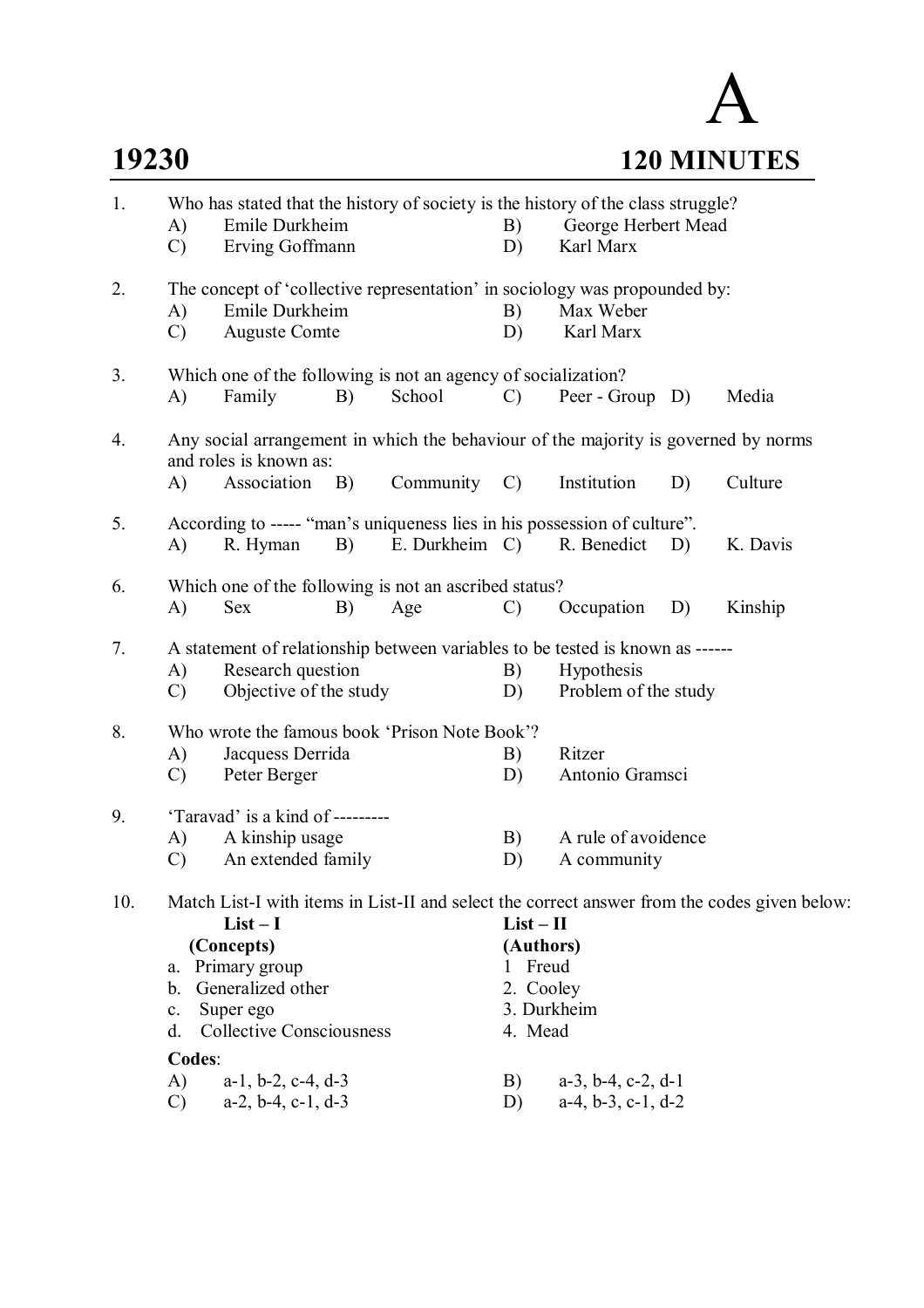| 11. | Which one is the correct statement about socialization?                                                                           |                                                                           |    |            |               |                                                                                      |    |                |  |
|-----|-----------------------------------------------------------------------------------------------------------------------------------|---------------------------------------------------------------------------|----|------------|---------------|--------------------------------------------------------------------------------------|----|----------------|--|
|     | A)                                                                                                                                | An election process                                                       |    |            | B)            | A time taking process                                                                |    |                |  |
|     | $\mathcal{C}$                                                                                                                     | A policy making process                                                   |    |            | D)            | A role seeking process                                                               |    |                |  |
| 12. |                                                                                                                                   | of the following is not a part of this concept?                           |    |            |               | Pierre Bourdieu's theoretical perspective makes use of the concept of capital. Which |    |                |  |
|     | A)                                                                                                                                | Economic Capital                                                          |    |            | B)            | Political Capital                                                                    |    |                |  |
|     | $\mathcal{C}$                                                                                                                     | Social Capital                                                            |    |            | D)            | Cultural Capital                                                                     |    |                |  |
|     |                                                                                                                                   |                                                                           |    |            |               |                                                                                      |    |                |  |
| 13. |                                                                                                                                   | class, ethnicity, gender, disability and location?                        |    |            |               | Which term is used to describe various aspects of an individual's identity such as   |    |                |  |
|     | A)                                                                                                                                | Intersectionality                                                         |    |            | B)            | Ascription                                                                           |    |                |  |
|     | $\mathcal{C}$                                                                                                                     | Meritocracy                                                               |    |            | D)            | Mobility                                                                             |    |                |  |
| 14. | following?                                                                                                                        | Oral History                                                              |    |            |               | Malinowski is best known for emphasizing the importance of which one of the          |    |                |  |
|     | A)<br>$\mathcal{C}$                                                                                                               | Ethnography                                                               |    |            | B)<br>D)      | <b>Content Analysis</b><br>Narratives                                                |    |                |  |
|     |                                                                                                                                   |                                                                           |    |            |               |                                                                                      |    |                |  |
| 15. | According to Marx 'when people become aware of their conflicting relations with<br>other classes' then it results into ---------- |                                                                           |    |            |               |                                                                                      |    |                |  |
|     | A)                                                                                                                                | Class in itself                                                           |    |            | B)            | Division of labour                                                                   |    |                |  |
|     | $\mathcal{C}$                                                                                                                     | Class for itself                                                          |    |            | D)            | Development of leadership                                                            |    |                |  |
| 16. |                                                                                                                                   |                                                                           |    |            |               | Who has stated that 'the conflict is dysfunctional, if the structures are rigid'?    |    |                |  |
|     | A)                                                                                                                                | Karl Marx                                                                 | B) | L.A. Coser | $\mathcal{C}$ | E. Durkheim D)                                                                       |    | J.C. Alexander |  |
| 17. |                                                                                                                                   | Who has written the book 'Rules of Sociological Method'?                  |    |            |               |                                                                                      |    |                |  |
|     | A)                                                                                                                                | Max Weber                                                                 |    |            | B)            | <b>Auguste Comte</b>                                                                 |    |                |  |
|     | $\mathcal{C}$                                                                                                                     | Emile Durkheim                                                            |    |            | D)            | Karl Marx                                                                            |    |                |  |
|     |                                                                                                                                   |                                                                           |    |            |               |                                                                                      |    |                |  |
| 18. | According to Anthony Giddens, 'structure' is----------                                                                            |                                                                           |    |            |               |                                                                                      |    |                |  |
|     | A)                                                                                                                                | Itself the form and shape of human life                                   |    |            |               |                                                                                      |    |                |  |
|     | B)                                                                                                                                | Outside or external to human action                                       |    |            |               |                                                                                      |    |                |  |
|     | $\mathcal{C}$                                                                                                                     | Itself exists in time and space                                           |    |            |               |                                                                                      |    |                |  |
|     | D)                                                                                                                                | Constraining and enabling                                                 |    |            |               |                                                                                      |    |                |  |
|     |                                                                                                                                   |                                                                           |    |            |               |                                                                                      |    |                |  |
| 19. | A)                                                                                                                                | The distinction between in-group and out-group was given by:<br>G. Simmel | B) | P. Sorokin | $\mathcal{C}$ | W.G. Sumner D)                                                                       |    |                |  |
|     |                                                                                                                                   |                                                                           |    |            |               |                                                                                      |    | H. Spencer     |  |
| 20. | Which is not an attribute of rural society?                                                                                       |                                                                           |    |            |               |                                                                                      |    |                |  |
|     | A)                                                                                                                                | Joint family                                                              |    |            |               |                                                                                      |    |                |  |
|     | Agrarian economy<br>B)                                                                                                            |                                                                           |    |            |               |                                                                                      |    |                |  |
|     | Pre-dominance of natural environment<br>$\mathcal{C}$                                                                             |                                                                           |    |            |               |                                                                                      |    |                |  |
|     | D)                                                                                                                                | Anonimity                                                                 |    |            |               |                                                                                      |    |                |  |
| 21. | Who has promoted sociology as the 'science of society' and treated society as a                                                   |                                                                           |    |            |               |                                                                                      |    |                |  |
|     |                                                                                                                                   | distinct object?                                                          |    |            |               |                                                                                      |    |                |  |
|     | A)                                                                                                                                | Comte                                                                     | B) | Weber      | $\mathcal{C}$ | Durkheim                                                                             | D) | Merton         |  |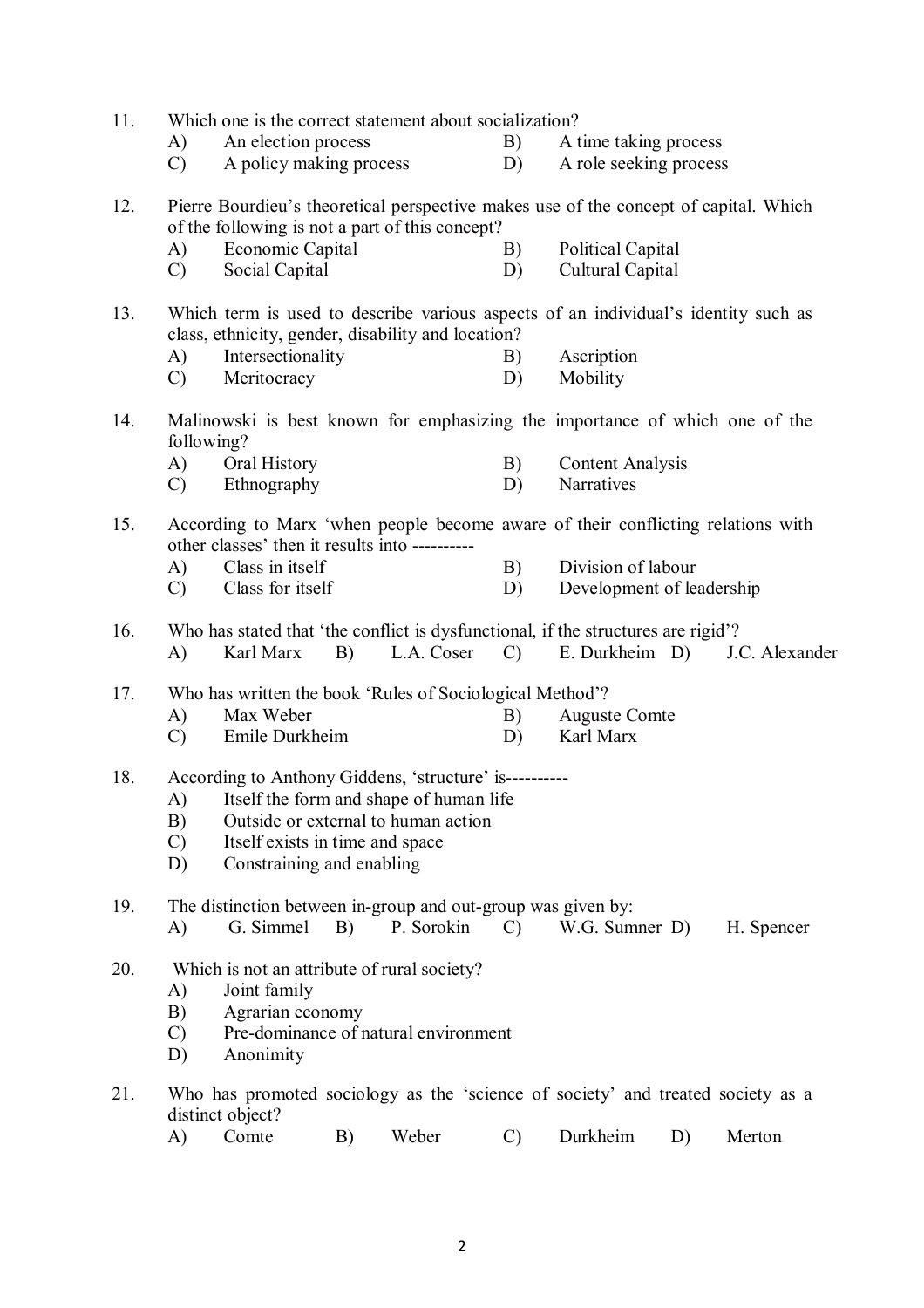22**.** Match items in **List-I** with items in **List-II** and select the correct code from codes given below:

|    | List-II                       |  |  |
|----|-------------------------------|--|--|
|    | 1. Summer, W.G.               |  |  |
|    | 2. Bierstedt, Robert          |  |  |
|    | 3. Hyman, R                   |  |  |
|    | 4. C H Cooley                 |  |  |
|    |                               |  |  |
| B) | $a-2$ , $b-1$ , $c-4$ , $d-3$ |  |  |
| D) | $a-4, b-3, c-1, d-2$          |  |  |
|    |                               |  |  |

- 23. Who provides an account of 'the role of common sense knowledge in the social construction of everyday life and institution'?
	- A) Peter Berger B) George Lucas C) Max Weber D) Erving Goffman
- 24. Match items in **List-I** with items in **List-II** and select the correct code from codes given below:

| $List-I$                                         | $List - II$                         |
|--------------------------------------------------|-------------------------------------|
| (Authors)                                        | (Concepts)                          |
| a. Max Weber                                     | 1. Circulation of elites            |
| b. V. Pareto                                     | 2. Symbolic Interactionism          |
| c. G.M. Mead                                     | Interpretative understanding<br>3.  |
| d. Herbert Blumer                                | 4. Self                             |
| <b>Codes:</b>                                    |                                     |
| $a-3$ , $b-1$ , $c-4$ , $d-2$<br>A)              | $a-1$ , $b-2$ , $c-3$ , $d-4$<br>B) |
| $a-3$ , $b-4$ , $c-1$ , $d-2$<br>$\mathcal{C}$ ) | $a-2, b-1, c-3, d-4$<br>D)          |

25. A hypothesis that suggests no relationship among the variables selected under study is called --------------

| A) | Conflict hypothesis | Comfort hypothesis  |
|----|---------------------|---------------------|
|    | Null hypothesis     | Contrary hypothesis |

26. In which qualitative approach the primary goal is to gain access to individuals' inner world experiences?

| A) | Case study    | Ethnography     |
|----|---------------|-----------------|
|    | Phenomenology | Grounded theory |

27. Match items in **List-I** with items in **List-II** and select the correct code from codes given below:

| $List-I$                                                                                                           | $List-II$                                                                                     |  |  |  |
|--------------------------------------------------------------------------------------------------------------------|-----------------------------------------------------------------------------------------------|--|--|--|
| (Concepts)                                                                                                         | (Thinkers)                                                                                    |  |  |  |
| a. Exchange                                                                                                        | 1. Erving Goffman                                                                             |  |  |  |
| b. Dramaturgey                                                                                                     | 2. P.M. Blau                                                                                  |  |  |  |
| c. Inter subjectivity                                                                                              | 3. H. Garfinkel                                                                               |  |  |  |
| d. Indexicality<br>Codes:<br>$a-1$ , $b-2$ , $c-3$ , $d-4$<br>A)<br>$a-4$ , $b-1$ , $c-3$ , $d-2$<br>$\mathcal{C}$ | 4. Alfred Shutz<br>$a-3$ , $b-4$ , $c-2$ , $d-1$<br>B)<br>$a-2$ , $b-1$ , $c-4$ , $d-3$<br>D) |  |  |  |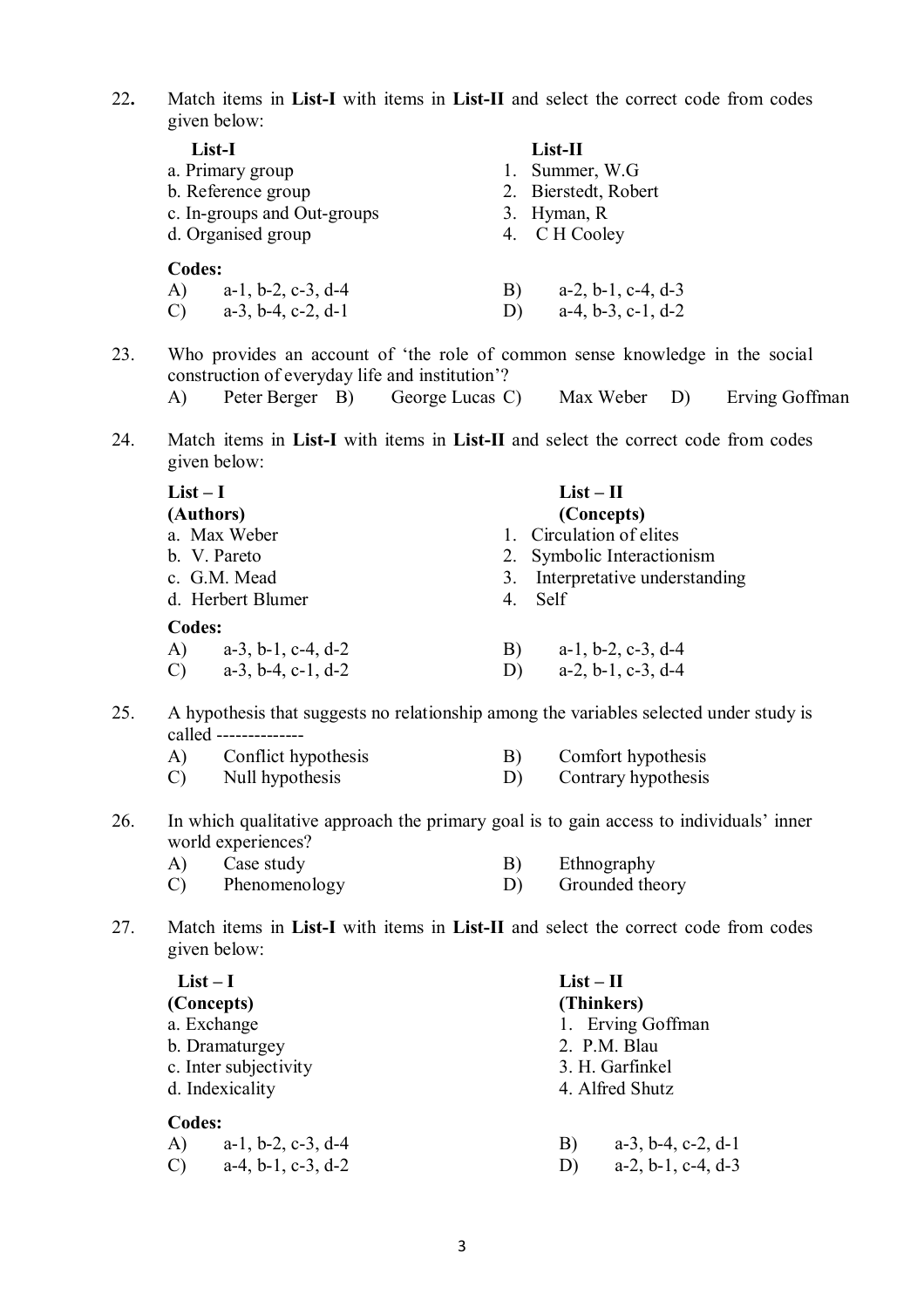28. Who among the following can be classified as a 'critical theorist'?

- A) Alexander Jeffrey B) Max Horkheimer
	- C) Althusser D) Bourdieu
- 29. Who among the following makes use of the concept of 'communicative action' in the process of making 'validity claims'?<br>A) Turner
	- A) Turner B) Althusser
	- C) Habermas D) Giddens
- 30. An important aspect of Giddens' structuration theory that gives dynamism to modernity is ---------
	- A) Modern Institutions B) Life World
	- C) Time and Space D) Self identity
- 31**.** Match items in **List-I** with items in **List-II** and select the correct code from codes given below:

| $List-I$                                       | $List - II$                         |  |  |
|------------------------------------------------|-------------------------------------|--|--|
| (Thinkers)                                     | (Concepts)                          |  |  |
| a. Foucault                                    | 1. Structuration                    |  |  |
| b. Habermas                                    | 2. Logocentrism                     |  |  |
| c. Giddens                                     | 3. Public Sphere                    |  |  |
| d. Derrida                                     | 4. Panopticon                       |  |  |
| <b>Codes:</b>                                  |                                     |  |  |
| A)<br>$a-3$ , $b-2$ , $c-1$ , $d-4$            | $a-4$ , $b-3$ , $c-1$ , $d-2$<br>B) |  |  |
| $a-1$ , $b-2$ , $c-3$ , $d-4$<br>$\mathcal{C}$ | $a-1$ , $b-3$ , $c-2$ , $d-4$<br>D) |  |  |

- 32. According to Giddens 'structure' refers to ---------
	- A) Rules and Resources B) Network of Social Relationships C) A definite pattern D) Norms and Values
	-
- 33. Who among the following has developed the concept of 'discourse' in his writings?
	- A) J. Alexander B) A. Giddens
		- C) M. Foucault D) J. Derrida
- 34. Who, among the following, are associated with Indianisation of Sociology?
	- A) G.S. Ghurye, A.K. Saran, D.P. Mukherji
	- B) G.S. Ghurye, T.K. Oommen, A.K. Saran
	- C) G.S. Ghurye, Andre Beteille, D.P. Mukherji
	- D) G.S. Ghurye, T.K. Oommen, A.R. Desai

## 35. Of the following who is well known for using subaltern perspective in studying the Indian Society?

- A) D.P. Mukherji B) Louis Dumont
- C) Renjith Guha D) N.K. Bose
- 36. Population pyramid is graphic representation of which aspect of population?
	- A) Mortality and life expectancy
	- B) Age-sex distribution at a given time.
	- C) Fertility and birth control
	- D) Mortality and fertility ratio.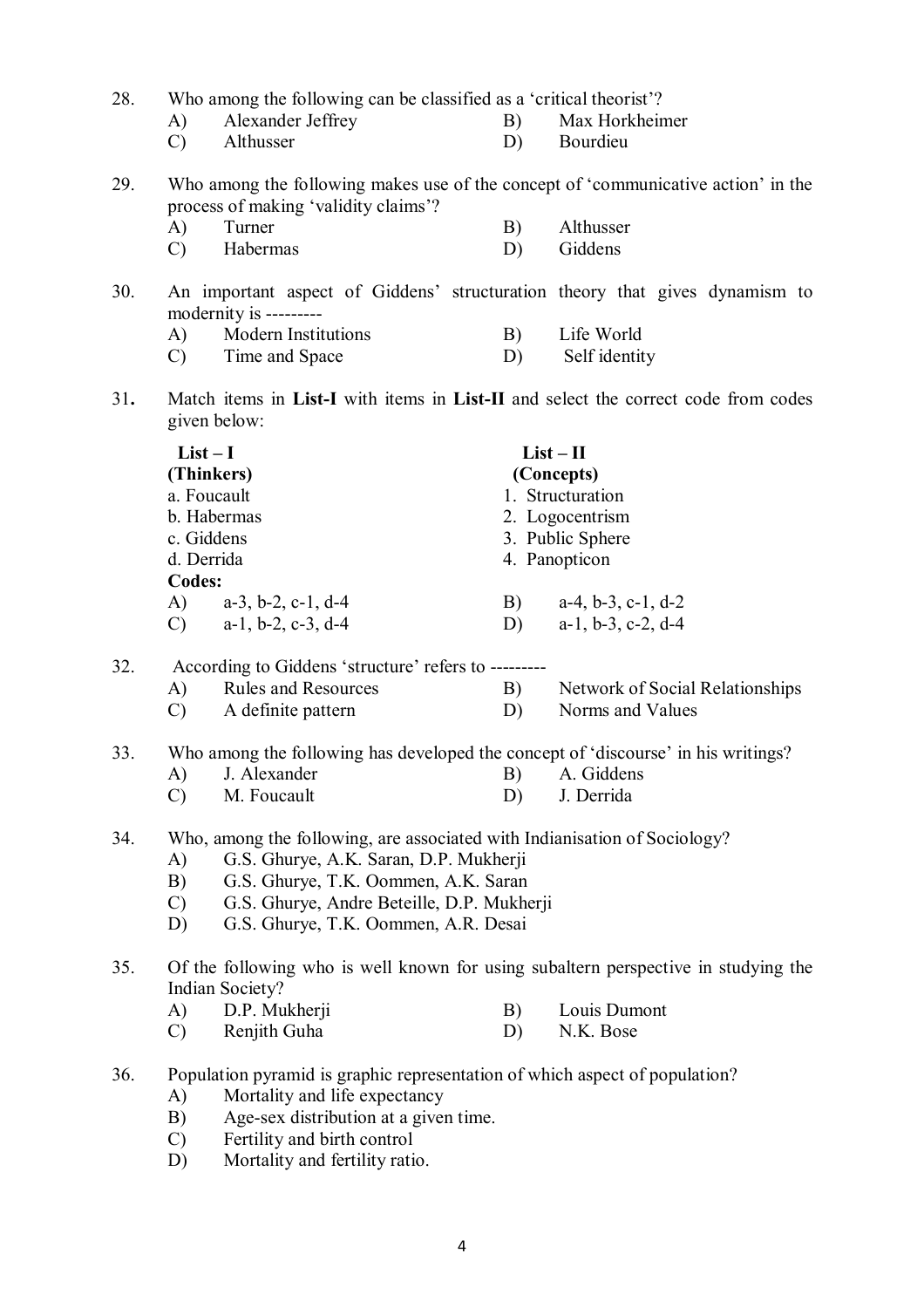- 37. In our country the child labour is actually practiced in ------------
	- A) Service sector in the formal organizations
	- B) Formal productive units
	- C) Software units
	- D) Cottage industries

38. According to R.K. Merton, which path is followed by the drug addicts?

- A) Ritualism B) Frustration<br>
C) Rejectionism D) Retreatism
- C) Rejectionism D)
- 39. Which one is not the part of dependency theories of development?
	- A) Centre-Periphery B) Under development
	- C) Core D) Smart City
- 40. Which one of the following gender-related issues, according to the Supreme Court guidelines, formed into an Act in 2013?
	- A) Dowry deaths
	- B) Honour killings
	- C) Sexual Harassment at the workplace
	- D) Domestic Violence

41. The concept of primary group was introduced by

- A) Charles Horton Cooley B) P. Sorokin
- C) H. Spencer D) Max Weber

42. According to Tonnies which term denoted 'Community'?

- A) Gemeinschaftlich B) Gesellschaftlich
- C) Gemeinschaft D) Gesellschaft
- 43. "Sociology is the science of understanding of the meaning of social action." The statement was made by:<br>A) Max Weber
	- A) Max Weber B) Auguste Comte
	- C) Herbert Spencer D) Emile Durkheim

44. Which one of the following is not an example of domestic violence?

- A) Wife battering B) Child abuse
- C) Elderly abuse D) Abusing a domestic helper

45. Who has argued that 'punishment is a social reaction to crime; it serves not simply the functions of retribution for the criminal and general deterrence of crime but also maintaining the objection to criminal activity'?

- A) Merton B) Parsons C) Durkheim D) Coser
- 46. According to whose terminology, person's 'class situation' is basically his 'market situation'?
	- A) Karl Marx B) Max Weber
	- C) Talcot Parsons D) Kingsley Davis and Wibert E.Moore

47. Who wrote "Elementary Forms of Religious Life"?

- A) Max Weber B) Talcott Parsons
- C) E. Durkheim D) B. Malinowski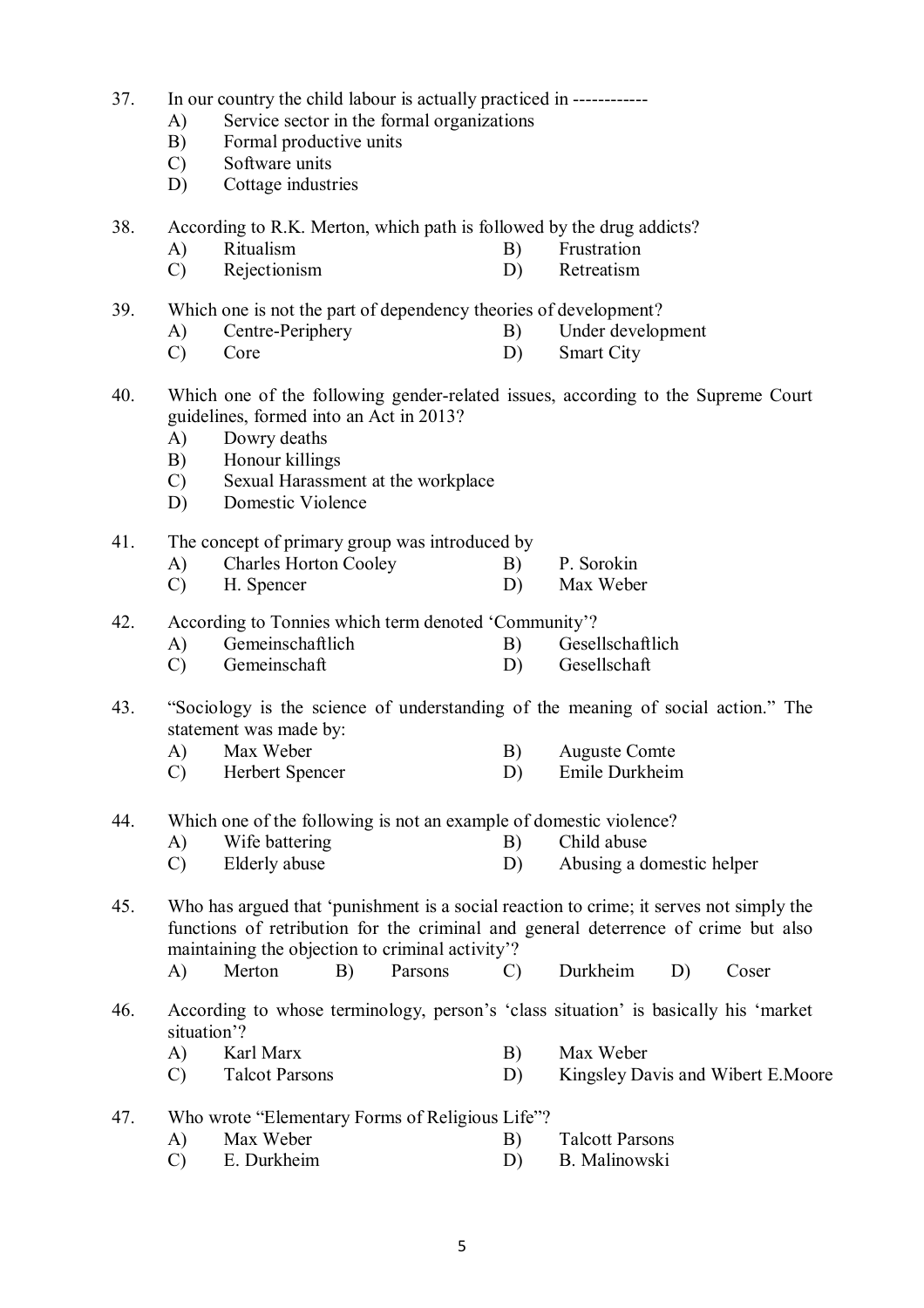48**.** Match items in **List-I** with items in **List-II** and select the correct code from codes given below:

|     | $List-I$<br>(Authors)<br>a. G.H. Mead<br>b. H. Blumer<br>c. L. Coser<br>d. R. Dahrendorf |                                                                                              | $List - II$<br>(Books)<br>1. Class and Class Conflict in Industrial Society<br>2. Mind, Self and Society<br>3. The Functions of Social Conflict<br>4. Symbolic Interactionism: Perspective and Method. |                                                                                                                                                                                               |               |                                                                                                                    |    |                                                                                            |
|-----|------------------------------------------------------------------------------------------|----------------------------------------------------------------------------------------------|--------------------------------------------------------------------------------------------------------------------------------------------------------------------------------------------------------|-----------------------------------------------------------------------------------------------------------------------------------------------------------------------------------------------|---------------|--------------------------------------------------------------------------------------------------------------------|----|--------------------------------------------------------------------------------------------|
|     | <b>Codes:</b><br>(A)<br>$\mathcal{C}$                                                    | $a-4$ , $b-2$ , $c-1$ , $d-3$<br>$a-3,b-1,c-2,d-4$                                           |                                                                                                                                                                                                        |                                                                                                                                                                                               | D)            | B) $a-2, b-4, c-3, d-1$<br>$a-1,b-3,c-4,d-2$                                                                       |    |                                                                                            |
| 49. |                                                                                          | social change by ---------------                                                             |                                                                                                                                                                                                        |                                                                                                                                                                                               |               | The terms 'rentiers' and 'speculators' were analysed and explained in the context of                               |    |                                                                                            |
|     | A)                                                                                       |                                                                                              |                                                                                                                                                                                                        | Karl Marx B) V. Pareto                                                                                                                                                                        |               | C) Max Weber                                                                                                       | D) | G.H. Mead                                                                                  |
| 50. | A)<br>B)<br>$\mathcal{C}$<br>D)                                                          | Which of the following is an example of cross cousin marriage?                               |                                                                                                                                                                                                        | A man marrying his mother's sister's daughter.<br>A man marrying his father's brother's daughter.<br>A man marrying his sister's daughter.<br>A man marrying his mother's brother's daughter. |               |                                                                                                                    |    |                                                                                            |
| 51. | A)<br>$\mathcal{C}$                                                                      | Which of the following goes well with positivism?<br>Skepticism<br>Nihilism                  |                                                                                                                                                                                                        |                                                                                                                                                                                               | B)<br>D)      | Scientiesm<br>Ethanomethodology                                                                                    |    |                                                                                            |
| 52. | A)                                                                                       | Marx borrowed the method of dialectism from ---------<br>Hegel                               | B)                                                                                                                                                                                                     | Lenin                                                                                                                                                                                         | $\mathcal{C}$ | <b>Stalin</b>                                                                                                      | D) | Engels                                                                                     |
| 53. | A)<br>$\mathcal{C}$                                                                      | Bureaucracy<br>Ideal type                                                                    |                                                                                                                                                                                                        |                                                                                                                                                                                               | B)<br>D)      | Weber viewed that introduction of cash economy was one of the causes of -------<br>Western capitalism<br>Modernism |    |                                                                                            |
| 54. | A)                                                                                       | Who has explained the four stages in the process of exchange?<br>Homans                      | B)                                                                                                                                                                                                     | Blau                                                                                                                                                                                          | $\mathcal{C}$ | Garfinkel                                                                                                          | D) | G. Simmel                                                                                  |
| 55. | A)                                                                                       | Parsons analysed society as -------- system<br>Cultural                                      | B)                                                                                                                                                                                                     | <b>Biological</b>                                                                                                                                                                             | $\mathcal{C}$ | Social                                                                                                             | D) | Political                                                                                  |
| 56. | A)<br>$\mathcal{C}$                                                                      | The elementary structure of kinship is written by --------<br>Levis Strauss<br>Merton        |                                                                                                                                                                                                        | B)<br>D)                                                                                                                                                                                      | Ghurey        | <b>Talcott Parsons</b>                                                                                             |    |                                                                                            |
| 57. | A)<br>$\mathcal{C}$                                                                      | Field research<br>Triangulation                                                              |                                                                                                                                                                                                        |                                                                                                                                                                                               | B)<br>D)      | Ethnography<br>Variation                                                                                           |    | Use of multiple methods of data collection in the same area of interest is known as ------ |
| 58. | A)<br>B)<br>$\cup$                                                                       | Domestic violence means ------<br>Violence against animals<br>Violence against girl children |                                                                                                                                                                                                        | Violence against married women                                                                                                                                                                |               |                                                                                                                    |    |                                                                                            |

C) Violence against girl children<br>D) Physical, sexual, mental, verba D) Physical, sexual, mental, verbal abuse of a person in household setting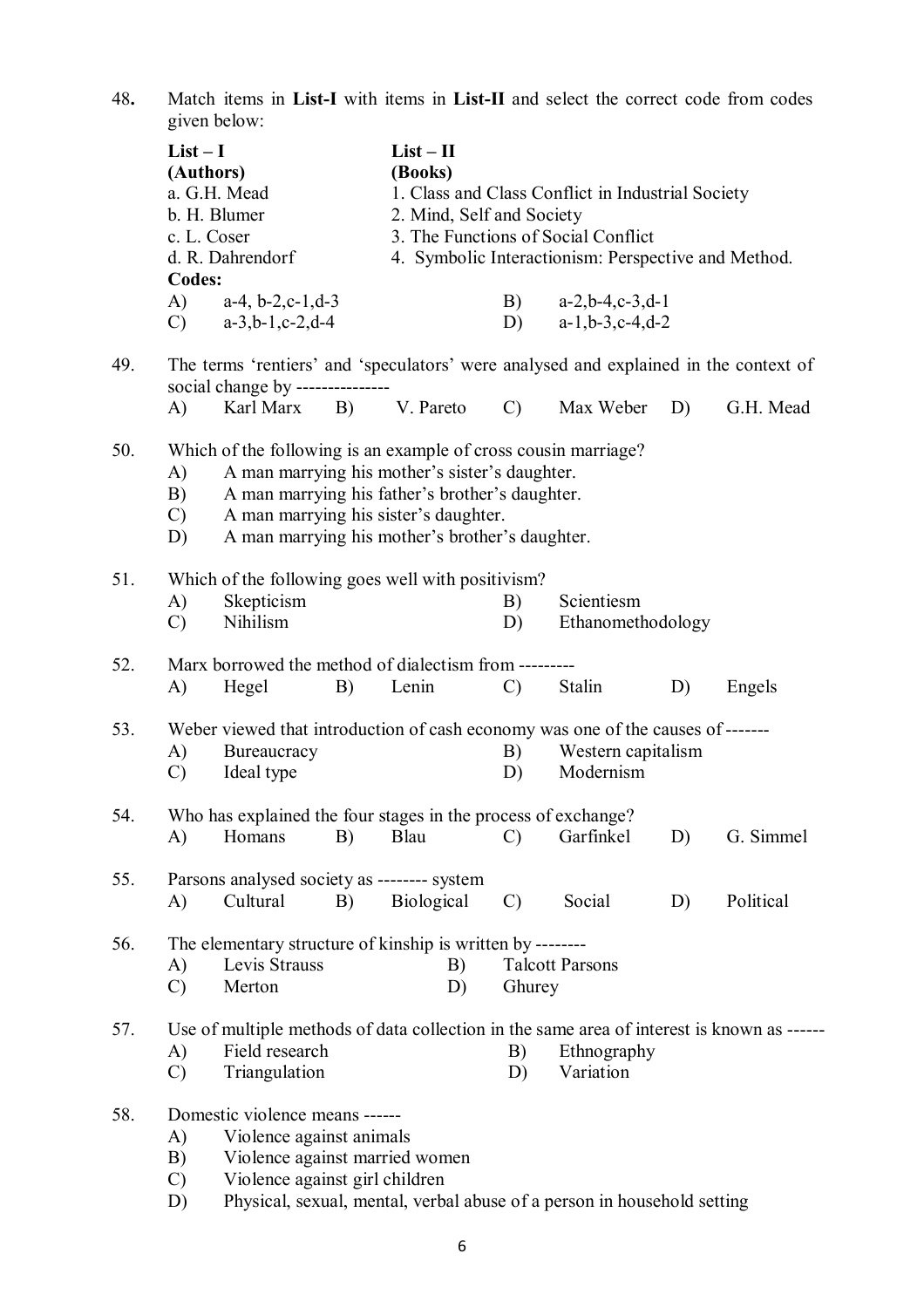| 59. |               | Theorist who distinguished religion into sacred and profane is -----------                                              |            |         |               |                    |    |            |
|-----|---------------|-------------------------------------------------------------------------------------------------------------------------|------------|---------|---------------|--------------------|----|------------|
|     | A)            | Durkheim                                                                                                                | B)         | Weber   | $\mathcal{C}$ | Pareto             | D) | Mead       |
| 60. |               | -------- is not associated with quantitative social research                                                            |            |         |               |                    |    |            |
|     | A)            | Positivism                                                                                                              |            |         | B)            | Hermeneutics       |    |            |
|     | $\mathcal{C}$ | Empiricism                                                                                                              |            |         | D)            | Induction          |    |            |
| 61. |               | --------- State was selected by Government of India to be the first site to try new crop<br>as part of green revolution |            |         |               |                    |    |            |
|     | A)            | Uttarakhand                                                                                                             | <b>B</b> ) | Punjab  | $\mathcal{C}$ | Kerala             | D) | Tamil Nadu |
| 62. |               | The collection of roles that goes with a given status is termed as ---------                                            |            |         |               |                    |    |            |
|     | A)            | Multiple roles                                                                                                          |            |         | B)            | Conflict roles     |    |            |
|     | $\mathcal{C}$ | Role set                                                                                                                |            |         | D)            | Summation of roles |    |            |
| 63. |               | Evolutionary process takes place through ---------                                                                      |            |         |               |                    |    |            |
|     | A)            | All kinds of social change                                                                                              |            |         |               |                    |    |            |
|     | B)            | Radical transformation of society                                                                                       |            |         |               |                    |    |            |
|     | $\mathcal{C}$ | Gradual movement from simple to complex                                                                                 |            |         |               |                    |    |            |
|     | D)            | Social change in a definite direction                                                                                   |            |         |               |                    |    |            |
| 64. |               | Panchayati raj is a -------political system.                                                                            |            |         |               |                    |    |            |
|     | A)            | South Asian                                                                                                             |            |         | B)            | North Asian        |    |            |
|     | $\mathcal{C}$ | West Asian                                                                                                              |            |         | D)            | East Asian         |    |            |
| 65. |               | Relative deprivation is central to --------behaviour.                                                                   |            |         |               |                    |    |            |
|     | A)            | Cultural                                                                                                                |            |         | B)            | Urban              |    |            |
|     | $\mathcal{C}$ | Individual                                                                                                              |            |         | D)            | Reference group    |    |            |
| 66. |               | Sociology has been said to be the product of ---------revolution.                                                       |            |         |               |                    |    |            |
|     | A)            | Chinese                                                                                                                 | B)         | Russian | $\mathcal{C}$ | French             | D) | American   |
| 67. |               | Who introduced the term 'folkways' in sociological literature?                                                          |            |         |               |                    |    |            |
|     | A)            | Simmel                                                                                                                  | B)         | Merton  | $\mathcal{C}$ | Sherif             | D) | Sumner     |
| 68. |               | An approach that claims Indian society can be understood only through the concepts,                                     |            |         |               |                    |    |            |
|     |               | theories and frameworks of Indian civilization is -------                                                               |            |         |               |                    |    |            |
|     | A)            | Indological                                                                                                             |            |         | B)            | Sociological       |    |            |
|     | $\mathcal{C}$ | Anthropological                                                                                                         |            |         | D)            | Historical         |    |            |
| 69. |               | "Caste and race in India" is written by ------------                                                                    |            |         |               |                    |    |            |
|     | A)            | G.S. Ghurye                                                                                                             |            |         | B)            | Louis Dumount      |    |            |
|     | $\mathcal{C}$ | M.N. Srinivas                                                                                                           |            |         | D)            | S.C Dube           |    |            |
| 70. |               | The theory of development which suggests that societies move from traditional to                                        |            |         |               |                    |    |            |
|     |               | modern industrial forms of organization is called ------------                                                          |            |         |               |                    |    |            |
|     | A)            | Westernisation                                                                                                          |            |         | B)            | Modernisation      |    |            |
|     | $\mathcal{C}$ | Industrialisation                                                                                                       |            |         | D)            | Dependency theory  |    |            |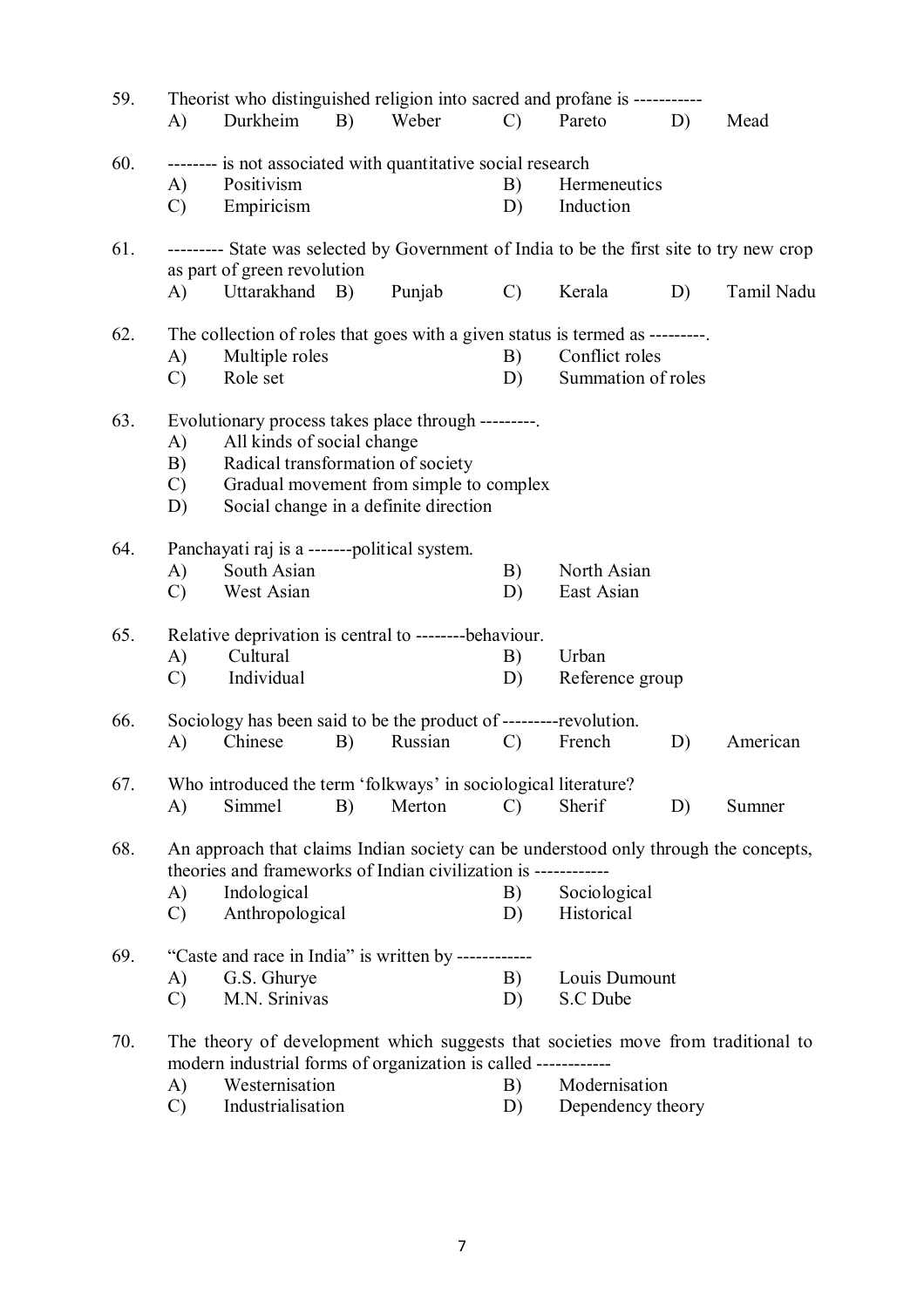| 71. |  |  |  |  | Frank made the claim that 'underdeveloped' societies were -------- |  |
|-----|--|--|--|--|--------------------------------------------------------------------|--|
|-----|--|--|--|--|--------------------------------------------------------------------|--|

- A) Insufficiently involved in the international capitalist economy
- B) Reluctant to surrender their traditional ways of life
- C) Economically dependent of the wealthy countries that exploit them
- D) The metropolis to which satellite countries were attached

72. Meritocracy is a system in which rewards and social positions are based on -------.<br>A) Class and gender B) Ability and ethnicity A) Class and gender B) Ability and ethnicity<br>
C) Achievement and class D) Ability and achievem C) Achievement and class D) Ability and achievement 73. Karl Marx argues that religion -------. A) Justifies poverty and oppression B) Promotes positive change C) Unites different social classes D) Promotes alienation from production 74. When a research method is repeatedly applied and consistently produces the same results in a study it is said to be --------. A) Valid B) Reliable C) Relevant D) Standardised 75. When cultural trait spread from one society to another the process is called--------. A) Assimilation B) Diffusion C) Pluralism D) Evolution 76. Looking Glass theory is associated with --------. A) Talcott Parsons B) George Herbert Mead C) Sigmund Freud D) Charles Cooley 77. Phenomenology is a micro perspective which focuses on -------. A) How meanings are created B) Specifications C) Lack of meaning of phenomena D) Importance of the imagined experience 78. As a basis for comparison, --------proposes four different categories, core, semiperiphery, periphery, and external, into which all regions of the world can be placed. A) Immanuel Wallerstein B) Samir Amin C) Karl Marx D) E F Schumacher 79. --------took a historical approach in suggesting that developed countries have tended to pass through 5 stages to reach their current degree of economic development. A) Walt Rostow B) Samir Amin C) Mahatma Gandhi D) Immanuel Waller Stein 80. --------Theory states that people are motivated by self-interest in the interactions with other people. A) Conflict B) Exchange C) Interaction D) Structural 81. Under the Companies Act, 2013, a certain class of profitable companies are required to spend at least --------of their three-year annual average net profit towards CSR works in a fiscal. A) 2 per cent B) 4 per cent C) 6 per cent D) 8 per cent 82. Who coined the term Public Sociology? A) Michael Burawoy B) Max Weber C) Peter Blau D) Neil Smelser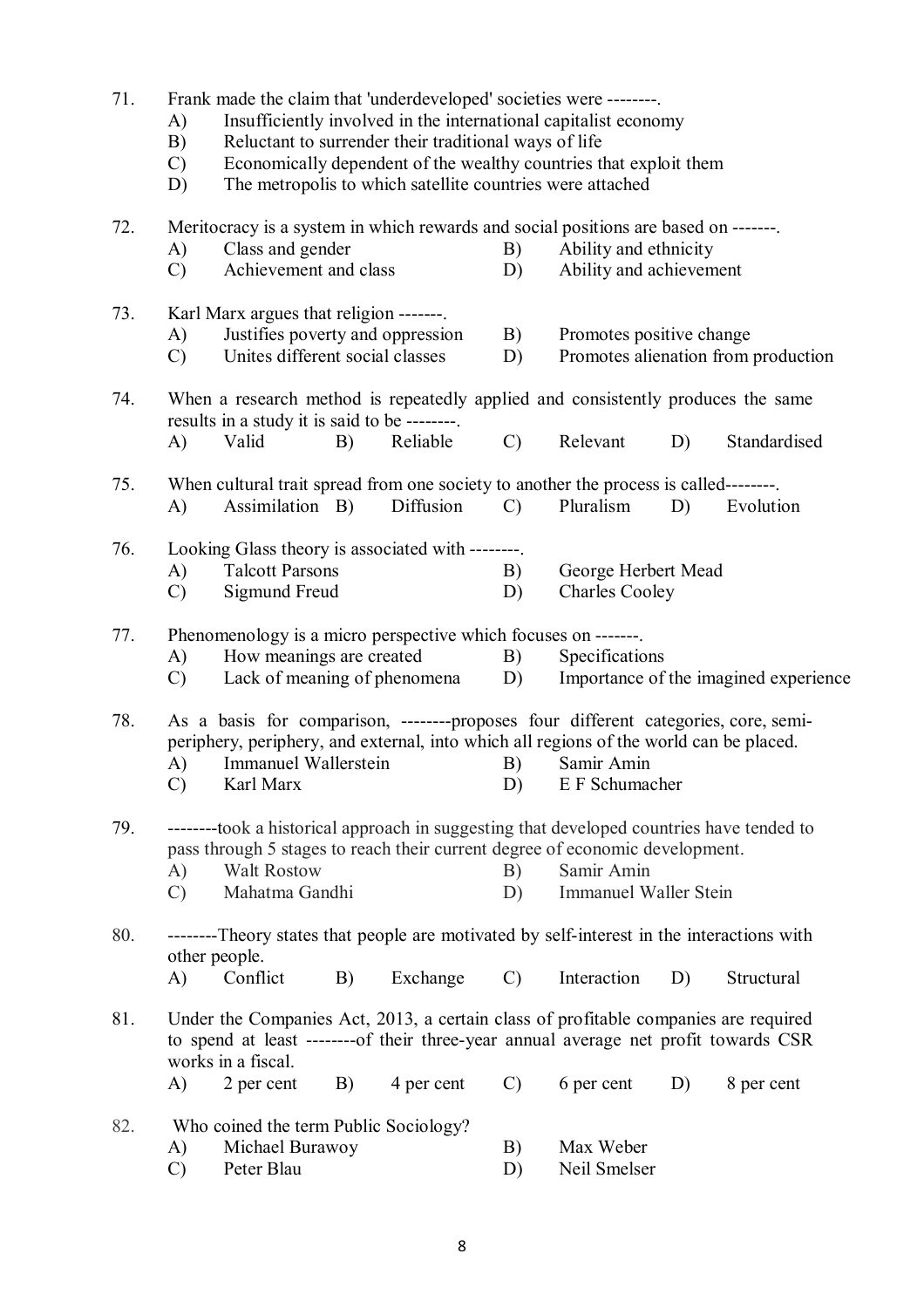| 83. | Which of the following thinkers used a system of binary opposition in structural<br>approach to social phenomena?                                             |    |                                                   |
|-----|---------------------------------------------------------------------------------------------------------------------------------------------------------------|----|---------------------------------------------------|
|     | Nadel<br>A)                                                                                                                                                   | B) | Radcliffe-Brown                                   |
|     | Levi-Strauss<br>$\mathcal{C}$                                                                                                                                 | D) | Malinowski                                        |
| 84. | Which type of sampling method is ideally suited, where there is no knowledge about<br>population?                                                             |    |                                                   |
|     | Convenient sampling method<br>A)                                                                                                                              | B) | Purposive sampling method                         |
|     | Quota sampling method<br>$\mathcal{C}$                                                                                                                        | D) | Snowball sampling method                          |
| 85. | "The phenomenology of the social world" - Whose work is this?"                                                                                                |    |                                                   |
|     | Peter Berger<br>A)                                                                                                                                            | B) | Alfred Schutz                                     |
|     | <b>Edmund Husserl</b><br>$\mathcal{C}$                                                                                                                        | D) | Louis Althusser                                   |
| 86. | "The Social Construction of Reality" is the work of?                                                                                                          |    |                                                   |
|     | C.H. Cooley<br>A)                                                                                                                                             | B) | Peter Berger and Luckman                          |
|     | Irwin Goffman<br>$\mathcal{C}$                                                                                                                                | D) | George Homans and Nadel                           |
| 87. | Symbolic interactionism tends to focus on-----------                                                                                                          |    |                                                   |
|     | Macro-level social change<br>A)                                                                                                                               | B) | Small-scale social change                         |
|     | Meso-level social change<br>$\mathcal{C}$                                                                                                                     | D) | Change in the behaviour of the ego                |
|     |                                                                                                                                                               |    |                                                   |
| 88. | Which of the following does not explain Coser's Theory of Social Conflict?                                                                                    |    |                                                   |
|     | Conflict is a universal phenomenon<br>A)                                                                                                                      |    |                                                   |
|     | Conflict leads to destruction<br>B)                                                                                                                           |    |                                                   |
|     | Conflict has some positive functions<br>$\mathcal{C}$                                                                                                         |    |                                                   |
|     | D)<br>Conflict may lead to social change                                                                                                                      |    |                                                   |
| 89. | Who had applied the reference group theory to analyse mobility within the caste system?                                                                       |    |                                                   |
|     | B)<br>M.S.A. Rao<br>A)                                                                                                                                        |    | G.S. Ghurye C) M.N. Srinivas D)<br>Yogendra Singh |
| 90. | Rise of new information communication technologies leading to greater globalisation<br>is a feature of------------                                            |    |                                                   |
|     |                                                                                                                                                               |    |                                                   |
|     | Agrarian society<br>A)                                                                                                                                        | B) | Industrial society                                |
|     | Post-industrial society<br>$\mathcal{C}$                                                                                                                      | D) | Rural society                                     |
| 91. | The 73 <sup>rd</sup> Constitutional Amendment (Article 243 A) created an institutional set- up for<br>participatory democracy by the creation of ------------ |    |                                                   |
|     | Gramasabha<br>A)                                                                                                                                              | B) | Nagarapalika bill                                 |
|     | Women reservation<br>$\mathcal{C}$                                                                                                                            | D) | SC/ST reservation                                 |
| 92. | The world is divided between rich 'centre' countries and poor 'peripheral' countries.<br>Who claims this notion?                                              |    |                                                   |
|     | W.W. Rostow<br>A)                                                                                                                                             | B) | Samir Amin                                        |
|     | Immanuel Wallerstein<br>$\mathcal{C}$                                                                                                                         | D) | M.K. Gandhi                                       |
|     |                                                                                                                                                               |    |                                                   |
| 93. | India first started the process of globalisation and liberalisation in 1991 under the                                                                         |    |                                                   |
|     | Union Finance Minister ------------                                                                                                                           |    |                                                   |
|     | Morarji Desai<br>A)                                                                                                                                           | B) | Manmohan Singh                                    |
|     | A.B. Vajpayee<br>$\mathcal{C}$                                                                                                                                | D) | Arun Jaitley                                      |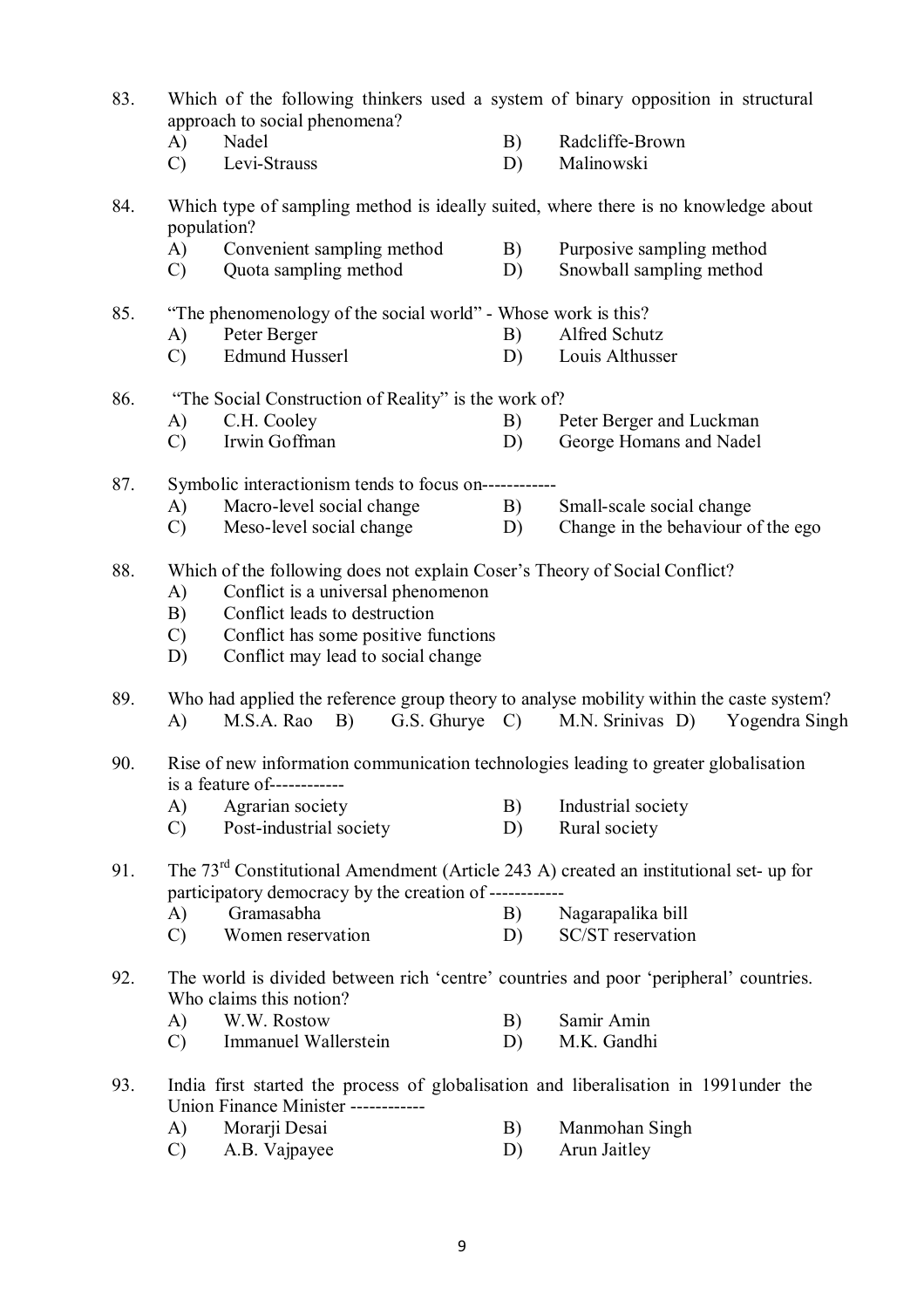| 94.  | Which of the following cause global warming?                                         |                                                                                                                                         |    |                                                                                                                                                        |               |                                           |    |                      |  |  |
|------|--------------------------------------------------------------------------------------|-----------------------------------------------------------------------------------------------------------------------------------------|----|--------------------------------------------------------------------------------------------------------------------------------------------------------|---------------|-------------------------------------------|----|----------------------|--|--|
|      | A)                                                                                   | <b>Disasters</b>                                                                                                                        |    |                                                                                                                                                        | B)            | Rise in the earth's temperature           |    |                      |  |  |
|      | $\mathcal{C}$                                                                        | Nano-technology                                                                                                                         |    |                                                                                                                                                        | D)            | None of the above                         |    |                      |  |  |
| 95.  | A two dimensional frequency density diagram is called ------------                   |                                                                                                                                         |    |                                                                                                                                                        |               |                                           |    |                      |  |  |
|      | A)                                                                                   | Histogram                                                                                                                               |    |                                                                                                                                                        | B)            | Frequency Polygon                         |    |                      |  |  |
|      | $\mathcal{C}$                                                                        | Bar Diagram                                                                                                                             |    |                                                                                                                                                        | D)            | Pie diagram                               |    |                      |  |  |
| 96.  |                                                                                      | religion and culture.                                                                                                                   |    | ---------is a group of persons having a common definite territory, dialect, name,                                                                      |               |                                           |    |                      |  |  |
|      | $\mathbf{A}$                                                                         | Class                                                                                                                                   | B) | Race                                                                                                                                                   | $\mathcal{C}$ | Tribe                                     | D) | Caste                |  |  |
| 97.  |                                                                                      | Meeting the needs of today, and considering the needs of tomorrow is called--------                                                     |    |                                                                                                                                                        |               |                                           |    |                      |  |  |
|      | A)                                                                                   | Un-development                                                                                                                          |    |                                                                                                                                                        | B)            | Sustainable development                   |    |                      |  |  |
|      | $\mathcal{C}$                                                                        | Under development                                                                                                                       |    |                                                                                                                                                        | D)            | Social development                        |    |                      |  |  |
| 98.  |                                                                                      | The forced movement of people from their locality or environment and occupational<br>activities are known as --------                   |    |                                                                                                                                                        |               |                                           |    |                      |  |  |
|      | A)                                                                                   | Displacement B)                                                                                                                         |    | Migration                                                                                                                                              | $\mathcal{C}$ | Diaspora                                  | D) | Emigration           |  |  |
| 99.  | A)<br>$\mathcal{C}$                                                                  | Karl Marx<br>Max Weber                                                                                                                  |    | According to-------"an Action is 'social' if the acting individual takes account of the<br>behaviour of others and is thereby oriented in its course". | B)<br>D)      | <b>Talcott Parsons</b><br>Vilfredo Pareto |    |                      |  |  |
| 100. | A)                                                                                   | Power legitimized by respect for long-established cultural patterns is -------<br><b>Charismatic Authority</b><br>Traditional authority |    |                                                                                                                                                        |               |                                           |    |                      |  |  |
|      | $\mathcal{C}$                                                                        | Legitimate authority                                                                                                                    |    |                                                                                                                                                        | B)<br>D)      | Bureaucratic authority                    |    |                      |  |  |
| 101. |                                                                                      |                                                                                                                                         |    | Which of the following concepts can be related to the statement 'subjective<br>detachment of performer from the role being performed'?                 |               |                                           |    |                      |  |  |
|      | A)                                                                                   | Role taking                                                                                                                             | B) |                                                                                                                                                        |               | Role distance C) Role making D)           |    | Role exit            |  |  |
| 102. |                                                                                      |                                                                                                                                         |    | Rewards and punishment associated with role expectations are called                                                                                    |               |                                           |    |                      |  |  |
|      | A)                                                                                   | Mores                                                                                                                                   | B) | Sanctions                                                                                                                                              | $\mathcal{C}$ | <b>Norms</b>                              | D) | Values               |  |  |
| 103. |                                                                                      |                                                                                                                                         |    | --------test that look for an association between variables.                                                                                           |               |                                           |    |                      |  |  |
|      | A)                                                                                   | <b>ANOVA</b>                                                                                                                            | B) | Correlational C)                                                                                                                                       |               | Regression                                | D) | Non-Para metric test |  |  |
|      |                                                                                      |                                                                                                                                         |    |                                                                                                                                                        |               |                                           |    |                      |  |  |
| 104. |                                                                                      |                                                                                                                                         |    | -------is a statistical test used to compare expected data with what we collected.                                                                     |               |                                           |    |                      |  |  |
|      | A)                                                                                   | Chi-square test                                                                                                                         |    |                                                                                                                                                        | B)            | <b>ANOVA</b> test                         |    |                      |  |  |
|      | $\mathcal{C}$                                                                        | t-test                                                                                                                                  |    |                                                                                                                                                        | D)            | Mode test                                 |    |                      |  |  |
| 105. | Who is said to be the founder of structuralism in sociology and social anthropology? |                                                                                                                                         |    |                                                                                                                                                        |               |                                           |    |                      |  |  |
|      | Levis Strauss<br><b>Anthony Giddens</b><br>B)<br>A)                                  |                                                                                                                                         |    |                                                                                                                                                        |               |                                           |    |                      |  |  |
|      | $\mathcal{C}$                                                                        | L. Althusser                                                                                                                            |    |                                                                                                                                                        | D)            | Radcliff Brown                            |    |                      |  |  |
| 106. |                                                                                      |                                                                                                                                         |    | Which of the following categories can be placed in Althusser's concept of ideological                                                                  |               |                                           |    |                      |  |  |
|      |                                                                                      | state apparatus?                                                                                                                        |    |                                                                                                                                                        |               |                                           |    |                      |  |  |

A) Education B) Family C) Religion D) State Bureaucracy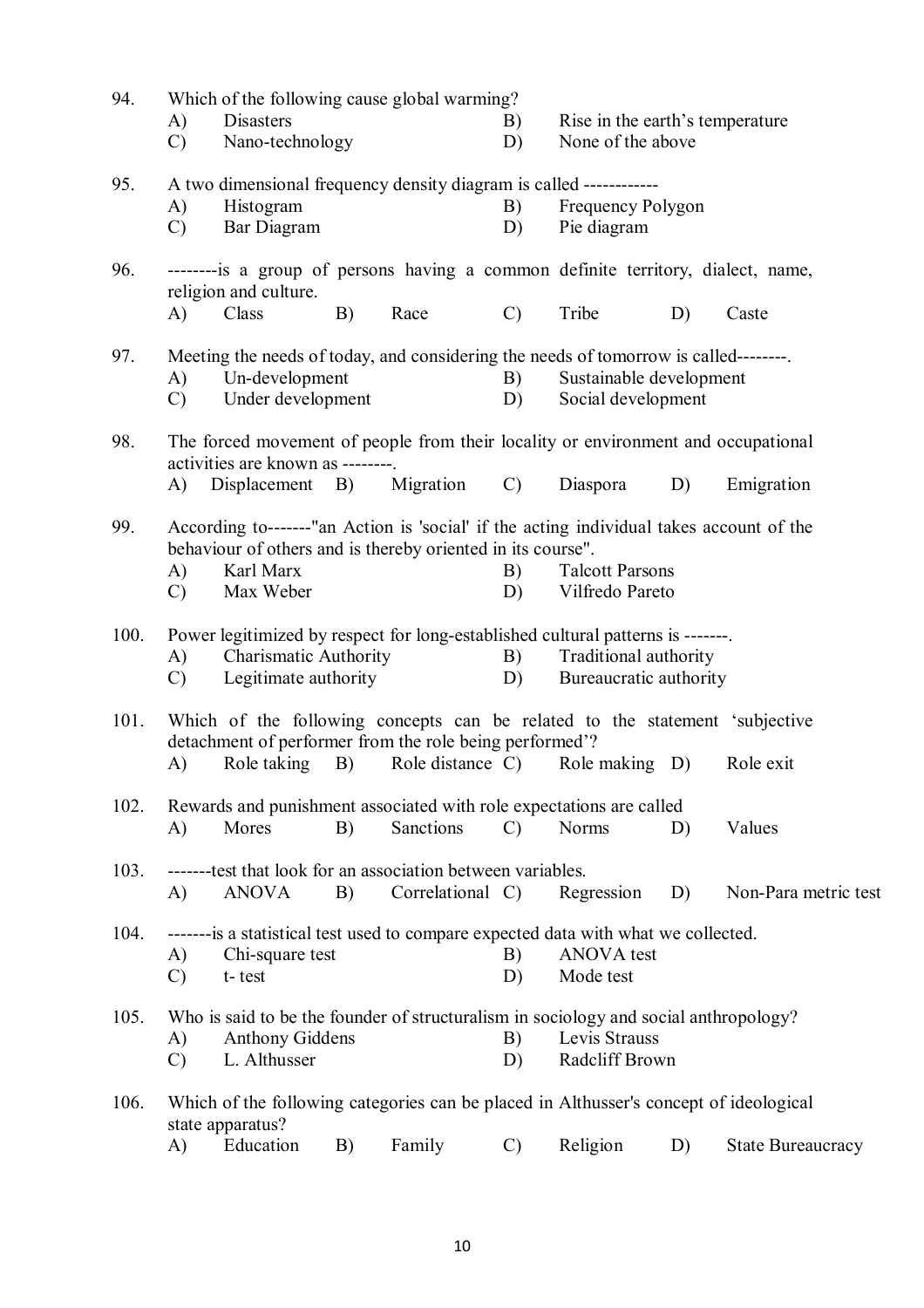| 107. | A)<br>$\mathcal{C}$             | What is trade union?<br>An association<br>Federation                                                                                                                                                                                   |         | B)<br>D)      | Organized interest group<br>All the above |    |           |
|------|---------------------------------|----------------------------------------------------------------------------------------------------------------------------------------------------------------------------------------------------------------------------------------|---------|---------------|-------------------------------------------|----|-----------|
| 108. | $\bf{A}$                        | According to --------there is a "Duality of structure" by which social practice, which is<br>the principal unit of investigation, has both a structural and an agency-component.<br>Gramsi<br>B)                                       | Giddens | $\mathcal{C}$ | Weber                                     | D) | Durkehim  |
| 109. | A)<br>$\mathcal{C}$             | Mc Donaldisation is associated with ------<br>Food culture<br>Development                                                                                                                                                              |         | B)<br>D)      | Media<br>Corruption                       |    |           |
| 110. |                                 | According to ------------the term social structure applies to the particular arrangement<br>of the interrelated institutions, agencies and social patterns as well as the statuses and<br>roles which each person assumes in the group |         |               |                                           |    |           |
|      | A)                              | Talcott Parsons B) Durkheim                                                                                                                                                                                                            |         | $\mathcal{C}$ | Karl Marx                                 | D) | Max Weber |
| 111. | A)                              | Functionalism grew out of the writings of English philosopher and biologist, -----<br>Garfinkel<br>B)                                                                                                                                  | Giddens | $\mathcal{C}$ | Spencer                                   | D) | Collins   |
| 112. |                                 | ------------believed that society is a complex system of interrelated and interdependent<br>parts that work together to maintain stability.                                                                                            |         |               |                                           |    |           |
|      | A)                              | Durkheim<br>B)                                                                                                                                                                                                                         | Merton  | $\mathcal{C}$ | Mead                                      | D) | Goffman   |
| 113. | A)<br>B)<br>$\mathcal{C}$<br>D) | Privatization of Education is a consequence of which one of the following?<br>Urbanization<br>Globalization<br>Development of Science and Technology<br>Increase in Population                                                         |         |               |                                           |    |           |
| 114. | A)<br>$\mathcal{C}$             | Climate change refers to:<br>Day to day changes<br>Drought                                                                                                                                                                             |         | B)<br>D)      | Long term changes<br>Excess rain          |    |           |
| 115. |                                 | According to ---------Manifest functions are the consequences of a social process that<br>are sought or anticipated, while latent functions are the unsought consequences of a<br>social process.                                      |         |               |                                           |    |           |
|      | A)                              | Robert Merton                                                                                                                                                                                                                          |         | B)            | Vilfredo Pareto                           |    |           |
|      | $\mathcal{C}$                   | Emile Durkheim                                                                                                                                                                                                                         |         | D)            | Levis Strauss                             |    |           |
| 116. |                                 | The American philosopher George H. Mead introduced this perspective to American<br>sociology in the 1920s.                                                                                                                             |         |               |                                           |    |           |
|      | A)<br>$\mathcal{C}$             | Symbolic interactionism<br>Functionalism                                                                                                                                                                                               |         | B)<br>D)      | Functionalism structural<br>Structuralism |    |           |
| 117. | A)<br>$\mathcal{C}$             | Functionalists believe that society is held together by -----------in which members of the<br>society agree upon, and work together to achieve, what is best for society as a whole.<br>Social consensus<br>Face to face interaction   |         | B)<br>D)      | We feeling<br>Alienation                  |    |           |